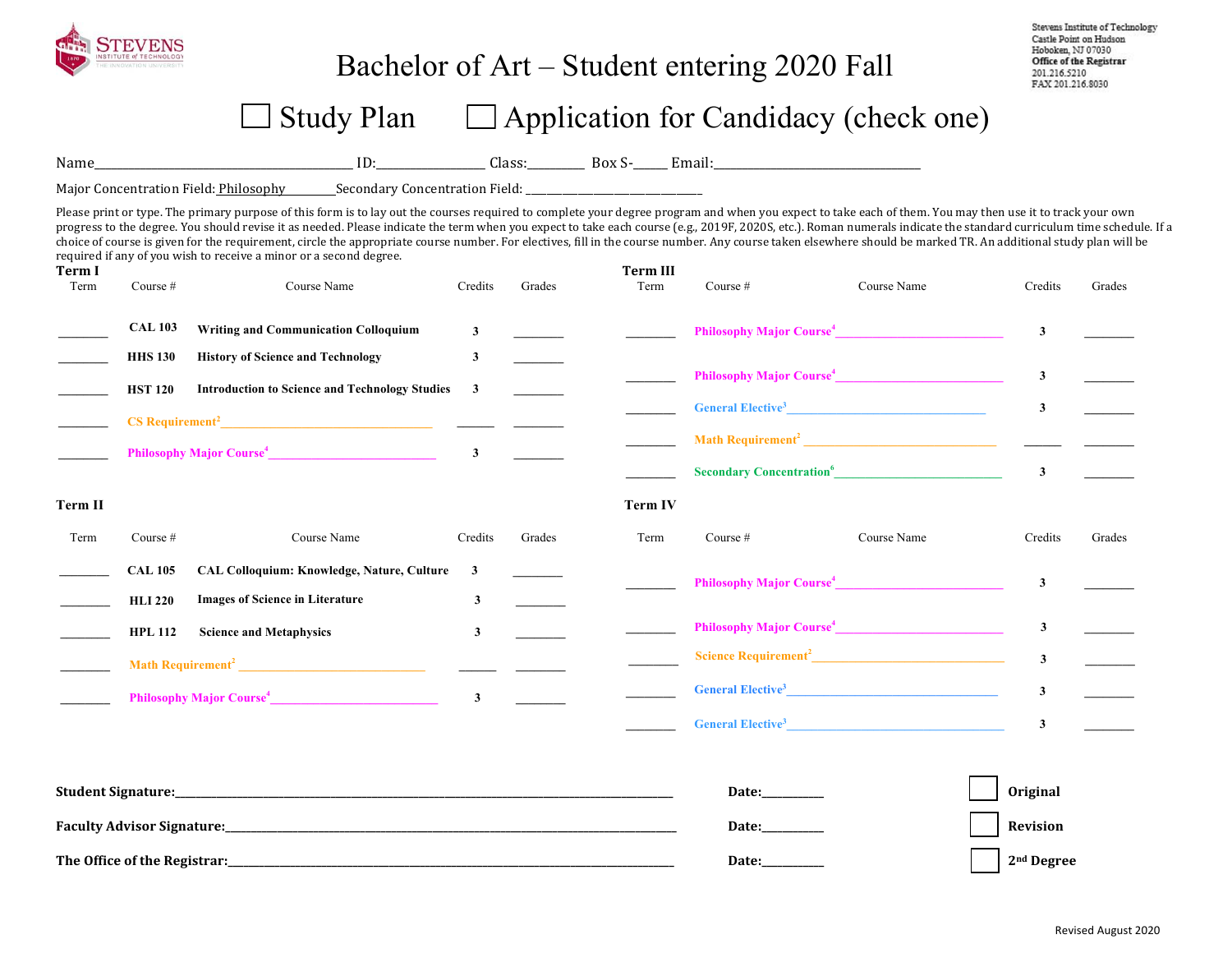

## Bachelor of Art – Student entering 2020 Fall

Stevens Institute of Technology Castle Point on Hudson Hoboken, NJ 07030 Office of the Registrar 201.216.5210 FAX 201.216.8030

# $\Box$  Study Plan  $\Box$  Application for Candidacy (check one)

| Name                      |                                                                                                      | $ \sim$ $\sim$ $\sim$ $\sim$ $\sim$ $\sim$                                                                           |              |                                                             |                              |                                               | $\Box$ represence for concrete $f$ (encere one) |             |                         |                 |                      |
|---------------------------|------------------------------------------------------------------------------------------------------|----------------------------------------------------------------------------------------------------------------------|--------------|-------------------------------------------------------------|------------------------------|-----------------------------------------------|-------------------------------------------------|-------------|-------------------------|-----------------|----------------------|
|                           | Major Concentration Field: Philosophy Secondary Concentration Field: _______________________________ |                                                                                                                      |              |                                                             |                              |                                               |                                                 |             |                         |                 |                      |
| Term V<br>Term            | Course #                                                                                             | Course Name                                                                                                          | Credits      | Grades                                                      | <b>Term VII</b><br>Term      | Course #                                      |                                                 | Course Name |                         | Credits         | Grades               |
|                           |                                                                                                      | Philosophy Major Course <sup>4</sup>                                                                                 | $\mathbf{3}$ | $\mathcal{L}^{\text{max}}$ , and $\mathcal{L}^{\text{max}}$ |                              | <b>Secondary Concentration</b> <sup>6</sup>   |                                                 |             |                         | $\mathbf{3}$    |                      |
|                           | Philosophy Major Course <sup>4</sup>                                                                 |                                                                                                                      |              |                                                             |                              |                                               | <b>CAL 498 Thesis Preparation</b>               |             |                         | $\mathbf{3}$    |                      |
|                           |                                                                                                      |                                                                                                                      | $\mathbf{3}$ |                                                             |                              |                                               | General Elective <sup>3</sup>                   |             |                         | $\mathbf{3}$    |                      |
|                           | Non-Major Humanities Requirement <sup>1</sup>                                                        |                                                                                                                      |              |                                                             |                              | Philosophy Major Course <sup>4</sup>          |                                                 |             |                         | $\mathbf{3}$    |                      |
|                           |                                                                                                      | General Elective <sup>3</sup>                                                                                        | $\mathbf{3}$ |                                                             |                              |                                               | Philosophy Major Course <sup>4</sup>            |             |                         | $\mathbf{3}$    |                      |
| <b>Term VI</b>            |                                                                                                      |                                                                                                                      |              |                                                             | <b>Term VIII</b>             |                                               |                                                 |             |                         |                 |                      |
| Term                      | Course #                                                                                             | Course Name                                                                                                          | Credits      | Grades                                                      | Term                         | Course $#$                                    |                                                 | Course Name |                         | Credits         | Grades               |
|                           |                                                                                                      | Philosophy Major Course <sup>4</sup>                                                                                 | $\mathbf{3}$ |                                                             |                              |                                               | <b>Secondary Concentration</b> <sup>6</sup>     |             |                         | $\mathbf{3}$    |                      |
|                           | Philosophy Major Course <sup>4</sup>                                                                 |                                                                                                                      |              |                                                             |                              | Non-Major Humanities Requirement <sup>1</sup> |                                                 |             |                         | $\mathbf{3}$    |                      |
|                           | Secondary Concentration <sup>6</sup>                                                                 | $\mathbf{3}$                                                                                                         |              |                                                             | <b>CAL 499 Senior Thesis</b> |                                               |                                                 |             | $\overline{\mathbf{4}}$ |                 |                      |
|                           | CAL 301 Seminar in Writing and Research Methods7<br>General Elective <sup>3</sup>                    |                                                                                                                      |              |                                                             |                              | General Elective <sup>3</sup>                 |                                                 |             |                         | $\mathbf{3}$    |                      |
|                           |                                                                                                      |                                                                                                                      |              |                                                             |                              |                                               |                                                 |             |                         | $\mathbf{3}$    |                      |
|                           |                                                                                                      |                                                                                                                      |              |                                                             |                              | PE Requirement <sup>5</sup>                   |                                                 |             |                         |                 |                      |
| <b>Additional Classes</b> |                                                                                                      | <u> 1989 - Johann Barbara, marka a shekara tsa 1989 - An tsa 1989 - An tsa 1989 - An tsa 1989 - An tsa 1989 - An</u> |              |                                                             | Term                         | Course                                        | <b>Credits Grade</b><br>PE 200 PE               | Term        | Course                  |                 | <b>Credits Grade</b> |
|                           |                                                                                                      |                                                                                                                      |              |                                                             |                              |                                               | Date:                                           |             |                         | <b>Original</b> |                      |
|                           |                                                                                                      |                                                                                                                      |              |                                                             |                              | Date:                                         |                                                 |             | Revision                |                 |                      |

**The Office of the Registrar:\_\_\_\_\_\_\_\_\_\_\_\_\_\_\_\_\_\_\_\_\_\_\_\_\_\_\_\_\_\_\_\_\_\_\_\_\_\_\_\_\_\_\_\_\_\_\_\_\_\_\_\_\_\_\_\_\_\_\_\_\_\_\_\_\_\_\_\_\_\_\_\_\_\_\_\_\_\_\_\_\_\_\_\_\_\_\_ Date:\_\_\_\_\_\_\_\_\_\_\_\_\_\_ 2nd Degree**